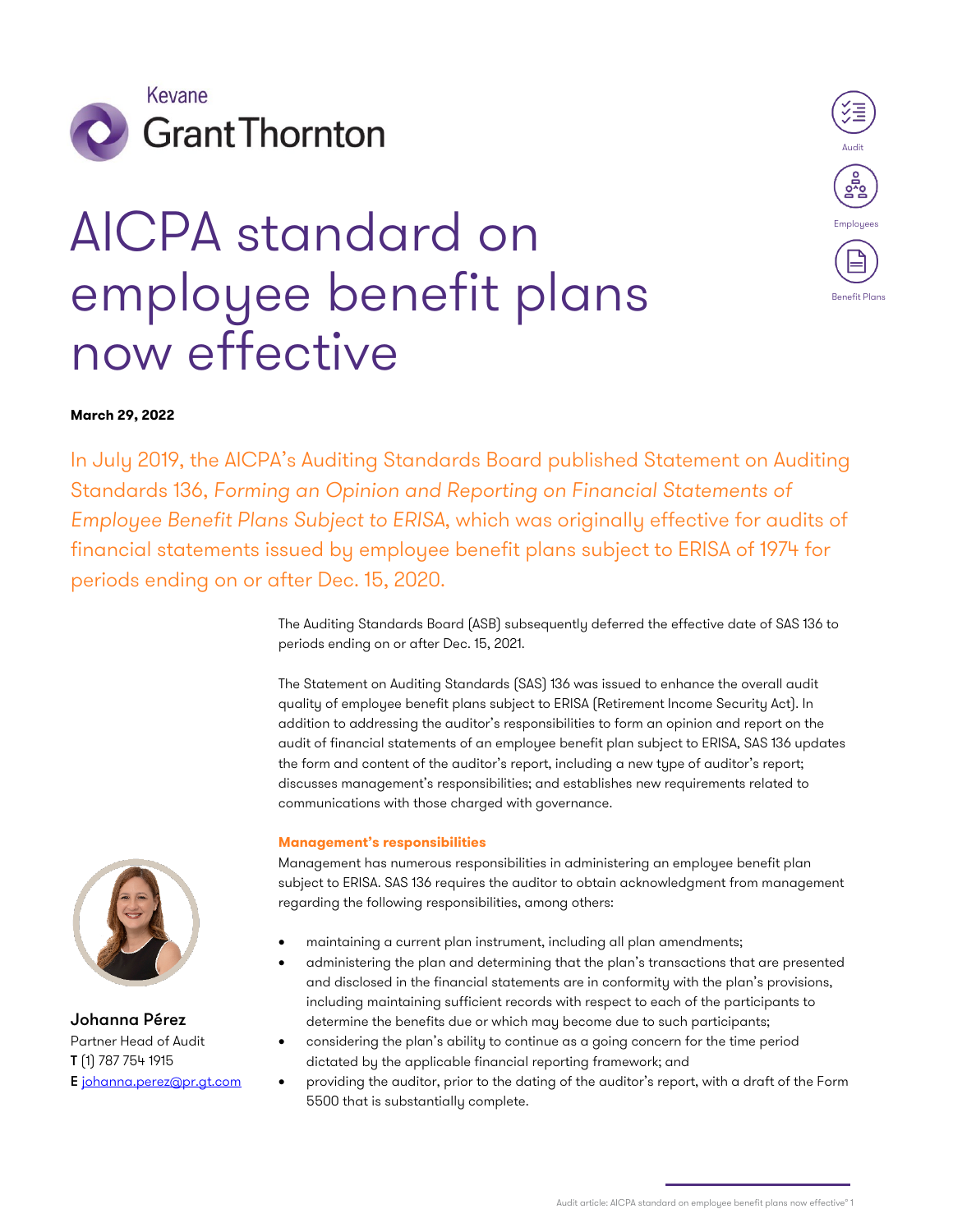When management elects to have an ERISA Section 103(a)(3)(C) audit, discussed in more detail below, SAS 136 requires the auditor to obtain acknowledgment that management is further responsible for determining that;

- an ERISA Section103(a)(3)(C) audit is permissible under the circumstances;
- the investment information is prepared and certified by a qualified institution, as described in 29 CFR 2520.103-8 of the Department of Labor's (DOL's) Rules and Regulations for Reporting and Disclosure under ERISA
- the certification meets the requirements in 29 CFR 2520.103-5; and
- the certified investment information is appropriately measured, presented, and disclosed in accordance with the applicable financial reporting framework.

Auditors will evaluate these determinations as part of their audit procedures. Management will also be asked to provide a written representation acknowledging that management's election of the ERISA Section 103 $[a](3)(C)$  audit does not affect its responsibility for the financial statements.

Management's responsibilities are enumerated in the audit engagement letter and described in the auditor's report as well as in management's representation letter.

#### **Form and content of auditor's report**

SAS 136 updates the form of the auditor's report to align more closely with the reporting requirements of International Standards on Auditing. Most notably, the opinion section now appears first, and a basis for opinion section follows. The basis for opinion section includes a new statement indicating that the auditor is required to be independent of the plan and to meet other ethical responsibilities in accordance with the relevant ethical requirements.

In addition, the management responsibilities section of the auditor's report was expanded to discuss, among other things, management's responsibilities for considering the plan's ability to continue as a going concern for the time period dictated by the applicable financial reporting framework. The auditor's responsibilities section was also expanded to provide greater transparency and clarity into the auditor's responsibilities in performing the audit, including maintaining professional skepticism, concluding on the plan's ability to continue as a going concern, and communicating certain matters with those charged with governance. This section now also includes descriptions of key audit concepts, such as reasonable assurance and materiality.

## **New auditor's report for ERISA Section 103(a)(3)(C)**

SAS 136 establishes a new type of auditor's report for audits performed based on management's election of ERISA Section 103(a)(3)(C) pursuant to 29 CFR 2520.103-8. DOL regulations do not require the auditor to audit any statements or information related to assets held for investment of the plan (investment information) prepared by a bank, similar institution, or insurance carrier that is regulated, supervised, and subject to periodic examination by a state or federal agency, if the investment information is prepared and certified to as complete and accurate by the qualified institution in accordance with 29 CFR 2520.103-5 of the DOL's Rules and Regulations under ERISA (qualified institution) and management elects to have an ERISA Section 103(a)(3)(C) audit. As a result, management may instruct the auditor not to perform any auditing procedures with respect to the certified investment information. Historically, when management elected ERISA Section  $103(a)(3)(C)$ , the auditor expressed a disclaimer of opinion on the financial statements due to the scope limitation.